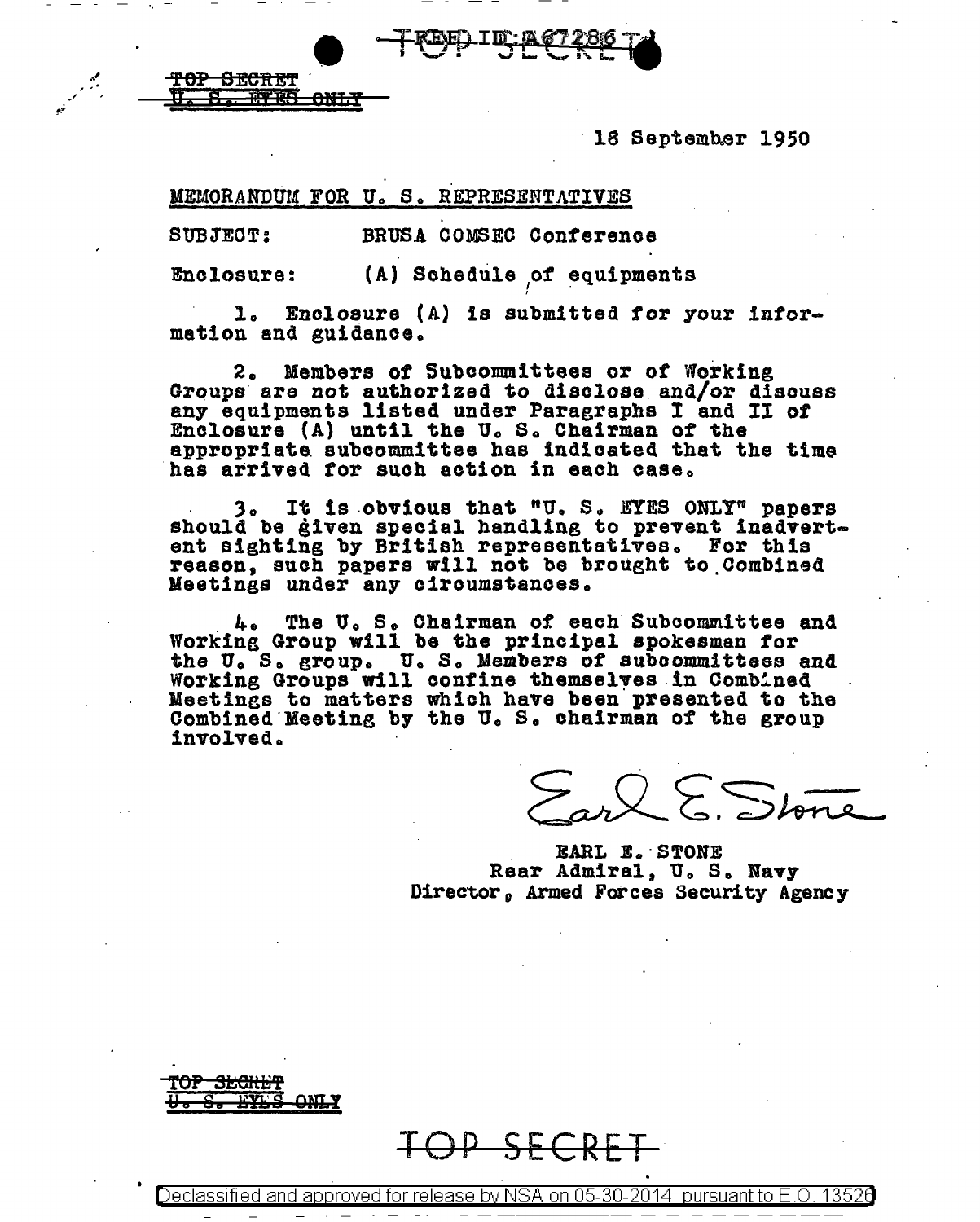REF ID:367286<br>DE STCKF (

I. Equipments which have been authorized for disclosure and for discussion with the British:

A. Literal equipments:

**SEGRET** *<u><u>PVFC</u>*</u>

**ONLY** 

| $&$ ASAD-1<br>$q$ AFSAL $5104$ )<br>B <sub>o</sub> | <b>AFSAM 2-1</b><br>2 <sub>o</sub><br>AFSAM 7 .<br>7-rotor BCM<br>7-rotor PCM<br><b>MCM</b><br>5。<br>6。<br>CSP 3800-A<br>7.<br>proposed modification<br>$8^{\circ}$<br>Ciphony equipments: | EO 3.3(h)(2)<br>PL 86-36/50 USC 3605 |
|----------------------------------------------------|--------------------------------------------------------------------------------------------------------------------------------------------------------------------------------------------|--------------------------------------|
|                                                    | <b>ASAY</b><br>2.<br><b>ASAY</b><br>(See Note 1)<br>ASAY 9<br>3.<br>BuAer ciphony equipment (TSS)<br>4.                                                                                    |                                      |
|                                                    | <b>Note l:</b>                                                                                                                                                                             | Although authority to disclose       |

this item was granted, it will be withheld until disclosure has been authorized by DIRAFSA.

Cifax equipments:  $\sigma$ .

> ASAX<sub>2</sub>  $\mathbf{1}_{\bullet}$ NRL cifax 2.

II. Authority has been requested from AFSAC for<br>disclosure, at the discretion of DIRAFSA, of the<br>following additional items:

 $\mathbf{1}$ 

SECRET

- Literal equipments: А.
	- l. AFSAM 9
	- One-time tape scramblers (CSP 4400  $2<sub>o</sub>$ and CSP 4500)
- Ciphony equipments:  $B<sub>o</sub>$

 $1.$  ASAT  $6$ 

<del>IOP SECRET</del> <del>ITHS ONLY</del> ENCLOSURE (A)